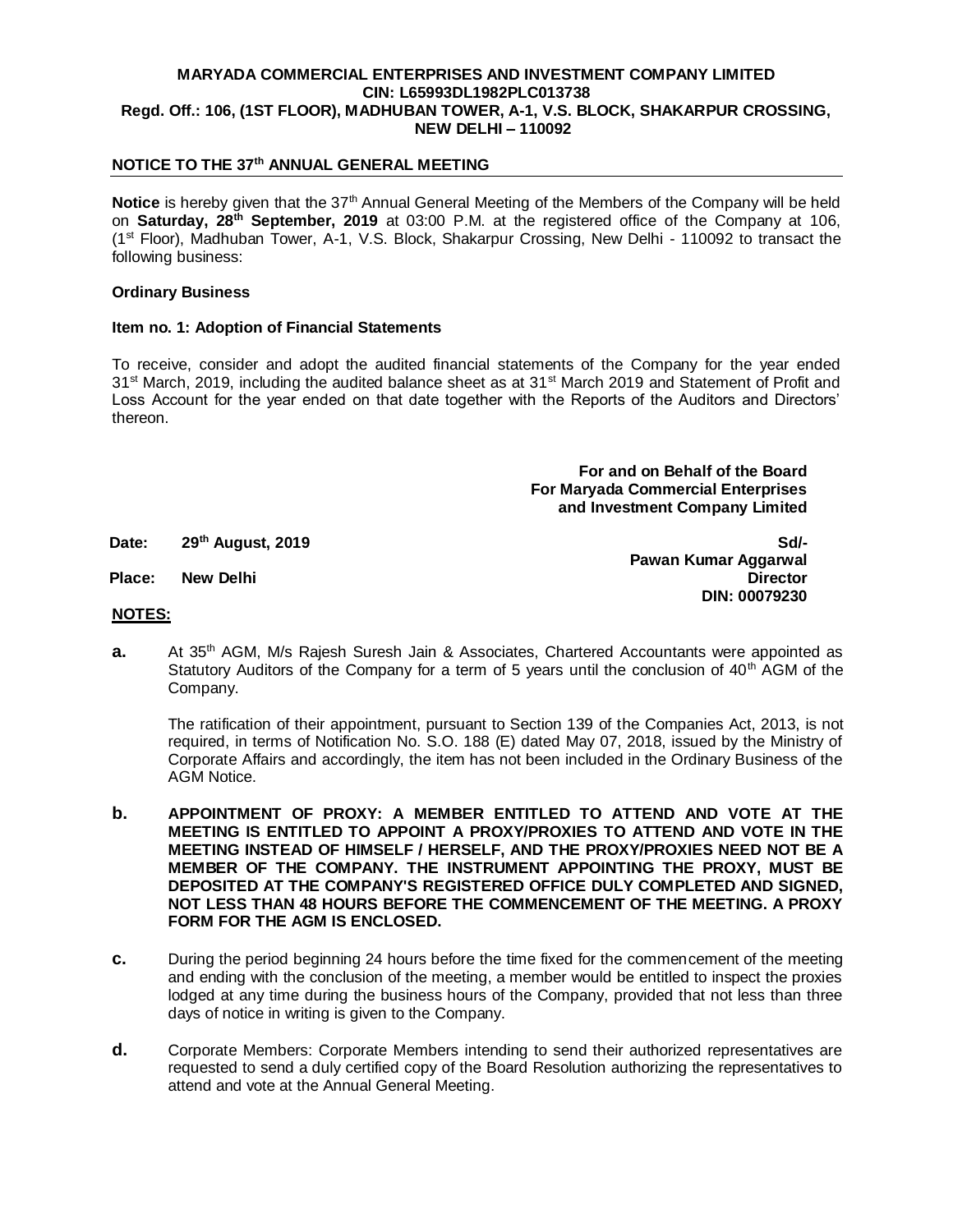- **e.** In case of joint holders attending the Meeting, only such joint holder who is higher in the order of names will be entitled to vote.
- **f.** Members/Proxies attending the meeting are requested to bring their copy of Annual Report to the Meeting.
- **g.** Queries at the Annual General Meeting: Queries proposed to be raised at the Annual General Meeting may be sent to the Company at its registered office at least seven days prior to the date of AGM to enable the management to compile the relevant information to reply the same in the meeting.
- **h.** Book Closure: The Register of Members and Share Transfer Books of the Company will remain Close from Sunday,  $22<sup>nd</sup>$  of September, 2019 to Saturday  $28<sup>th</sup>$  of September, 2019 for the purpose of the Annual General Meeting.
- **i.** All the documents, transfers, dematerialization requests and other communications in relation thereto should be addressed direct to the Company's Registrar and Transfer Agent, M/s. Skyline Financial Services Private Limited at D-153A, 1st Floor, Okhla Industrial Area, Phase – I, New Delhi - 110 020.
- **j.** The Securities and Exchange Board of India (SEBI) has mandated the submission of the Permanent Account Number (PAN) by every participant in the securities market. Members holding shares in electronic form are, therefore, requested to submit their PAN to their Depository Participant(s). Members holding shares in physical form shall submit their PAN details to the Company.
- **k.** The Notice of AGM, Annual Report, E-voting Instructions and Attendance Slip are being sent in physical form to all the members at their address registered with the Company.

## **l. Process and manner for Members opting for e-voting are as under:**

i. In compliance with provisions of the Act, Rule 20 of the Companies (Management and Administration) Rules, 2014 as amended by the Companies (Management and Administration) Amendment Rules, 2015 and Clause 35B of the Listing Agreement, the Company is pleased to provide Members facility to exercise their right to vote on resolutions proposed to be considered at the AGM by electronic means and the business may be transacted through e-voting Services. The facility of casting the votes by the Members using an electronic voting system from a place other than venue of the AGM ("remote e-voting") will be provided by Central Depository Services Ltd. (CDSL).

Members are provided with the facility for voting either through electronic voting system or ballot paper at the AGM and Members attending the meeting who have not casted their vote by remote e-voting are eligible to exercise their right to vote at the meeting. Resolution(s) passed by Members through Ballot Paper (at the place of AGM) and e-voting is / are deemed to have been passed as if they have been passed at the AGM.

- ii. Members who have casted their vote by remote e-voting prior to the AGM are also eligible to attend the meeting but shall not be entitled to cast their vote again.
- iii. Members can opt for only one mode of voting, i.e., either by e-voting or Ballot Paper. In case Members cast their votes through both the modes, voting done by e-voting shall prevail and votes cast through Ballot paper shall be treated as invalid.
- iv. The remote e-voting period commences on Tuesday,  $24<sup>th</sup>$  September, 2019 (9:00 a.m. IST) and ends on Friday, 27<sup>th</sup> September, 2019 (5:00 p.m. IST). Members of the Company, holding shares either in physical form or in dematerialized form, as on the cut-off date, i.e. Saturday, 21<sup>st</sup> September, 2019, may cast their vote by remote e-voting. The remote e-voting module shall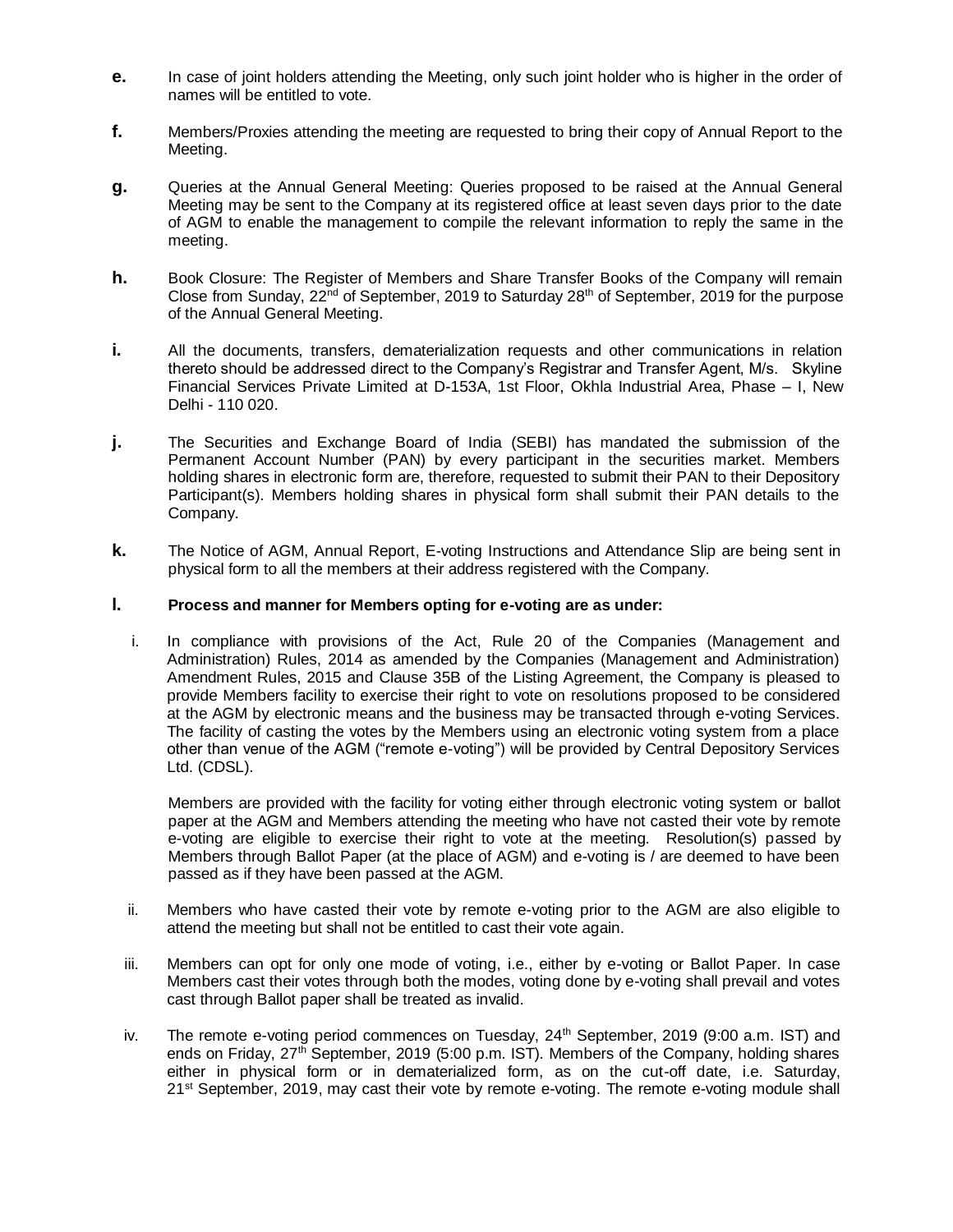be disabled by CDSL for voting thereafter. Once the vote on a resolution is cast by the Member, the Member shall not be allowed to change it subsequently.

# **v. The process and manner for remote e-voting are as under:**

- a. The shareholders should log on to the e-voting website www.evotingindia.com during the voting period.
- b. Click on Shareholders Tab.
- c. Now Enter your User ID
	- $\checkmark$  For CDSL: 16 digits beneficiary ID
	- $\checkmark$  For NSDL: 8 Character DP ID followed by 8 Digits Client ID
	- $\checkmark$  Members holding shares in Physical Form should enter Folio Number registered with the Company.
- d. Next enter the Image Verification as displayed and Click on Login.
- e. If you are holding shares in demat form and had logged on to "**www.evotingindia.com**" and voted on an earlier voting of any company, then your existing password is to be used.
- f. If you are a first time user then, follow the steps given below:

| For Members holding shares in Demat Form and Physical Form |                                                                                                                                                                                                                                                                                                                                                                                                                                                                                                                                                                                                                                                           |  |  |  |
|------------------------------------------------------------|-----------------------------------------------------------------------------------------------------------------------------------------------------------------------------------------------------------------------------------------------------------------------------------------------------------------------------------------------------------------------------------------------------------------------------------------------------------------------------------------------------------------------------------------------------------------------------------------------------------------------------------------------------------|--|--|--|
| <b>PAN</b>                                                 | Enter your 10-digit alpha-numeric *PAN issued by Income Tax Department<br>(Applicable for both demat shareholders as well as physical shareholders)<br>Members who have not updated their PAN<br>with the<br>Company/Depository Participant are requested to use the first two<br>letters of their name and the 8 digits of the sequence number in<br>the PAN Field.<br>In case the sequence number is less than 8 digits enter the<br>applicable number of 0's before the number after the first two<br>characters of the name in CAPITAL letters. Eg. If your name is<br>Ramesh Kumar with sequence number 1 then enter RA00000001<br>in the PAN Field. |  |  |  |
| <b>DOB</b>                                                 | Enter the Date of Birth as recorded in your demat account or in the<br>company records for the said demat account or folio.                                                                                                                                                                                                                                                                                                                                                                                                                                                                                                                               |  |  |  |
| <b>Dividend</b><br>Bank details                            | Enter the Dividend Bank Details as recorded in your demat account or in<br>the company records for the said demat account or folio.<br>Please enter the DOB or Dividend Bank Details in order to login. If<br>the details are not recorded with the depository or company,<br>please enter the member id / folio number in the Dividend Bank<br>details field as mentioned in instruction (c).                                                                                                                                                                                                                                                            |  |  |  |

- g. After entering these details appropriately, click on "SUBMIT" tab.
- h. Members holding shares in physical form will then directly reach the Company selection screen. However, members holding shares in demat form will now reach 'Password Creation' menu wherein they are required to mandatorily enter their login password in the new password field. Kindly note that this password is to be also used by the demat holders for voting for resolutions of any other company on which they are eligible to vote, provided that company opts for e-voting through CDSL platform. It is strongly recommended not to share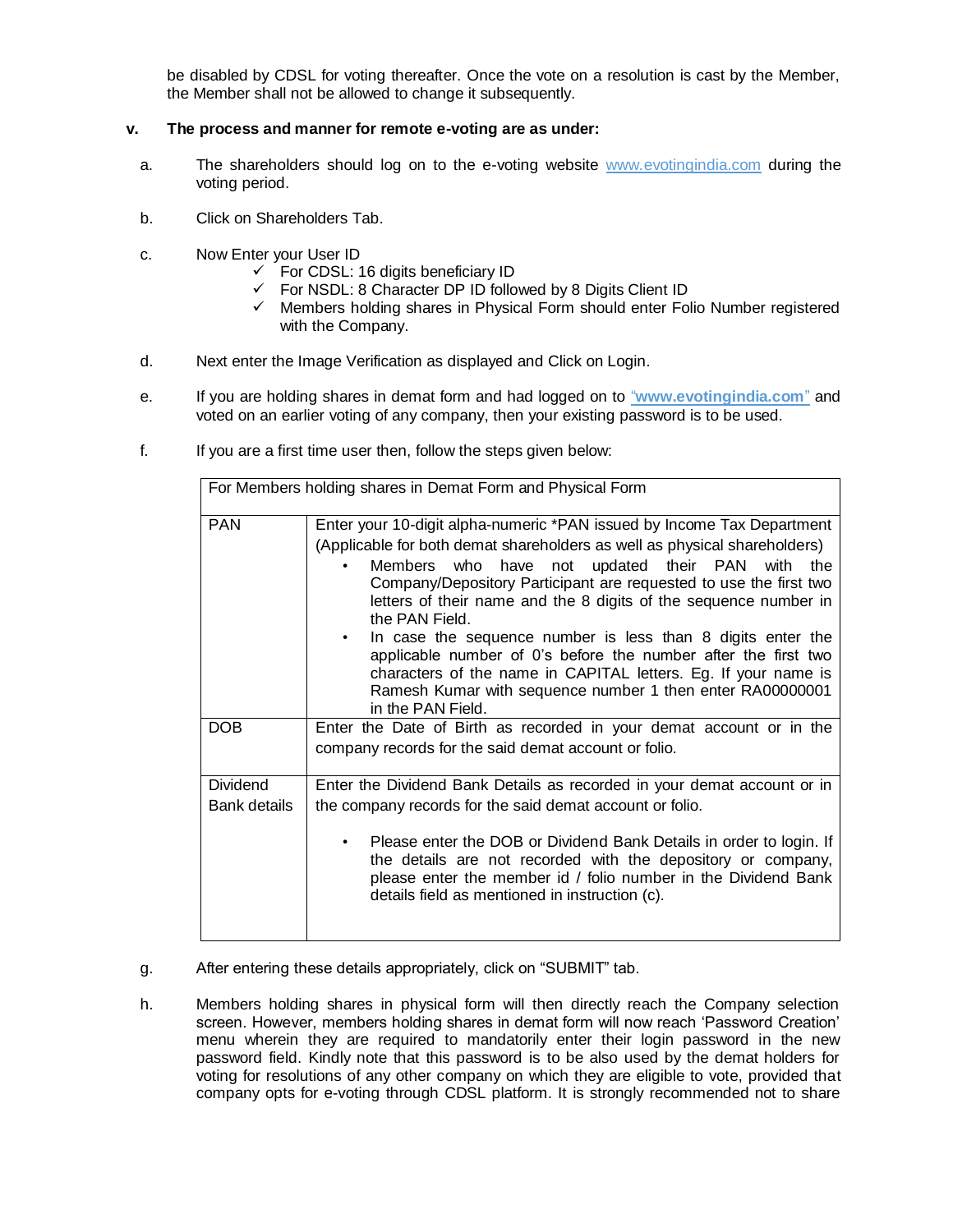your password with any other person and take utmost care to keep your password confidential.

- i. For Members holding shares in physical form, the details can be used only for e-voting on the resolutions contained in this Notice.
- j. Click on the EVSN for MARYADA COMMERCIAL ENTERPRISES AND INVESTMENT COMPANY LIMITED.
- k. On the voting page, you will see "RESOLUTION DESCRIPTION" and against the same the option "YES/NO" for voting. Select the option YES or NO as desired. The option YES implies that you assent to the Resolution and option NO implies that you dissent to the Resolution.
- l. Click on the "RESOLUTIONS FILE LINK" if you wish to view the entire Resolution details.
- m. After selecting the resolution, you have decided to vote on, click on "SUBMIT". A confirmation box will be displayed. If you wish to confirm your vote, click on "OK", else to change your vote, click on "CANCEL" and accordingly modify your vote.
- n. Once you "CONFIRM" your vote on the resolution, you will not be allowed to modify your vote.
- o. You can also take out print of the voting done by you by clicking on "Click here to print" option on the Voting page.
- p. If Demat account holder has forgotten the previous password then Enter the User ID and the image verification code and click on Forgot Password & enter the details as prompted by the system.
- q. Note for Non-individual Shareholders & Custodians:
	- $\checkmark$  Non-individual shareholders (i.e. other than Individuals, HUF, NRI etc.) and Custodians are required to log on to **[www.evotingindia.com](http://www.evotingindia.com/)** and register themselves as Corporate and Custodian respectively.
	- $\checkmark$  A scanned copy of the Registration Form bearing the stamp and sign of the entity should be e-mailed to **helpdesk.evoting@cdslindia.com**.
	- $\checkmark$  After receiving the login details they have to create a compliance user using the admin login and password. The Compliance user should link the account(s) for which they wish to vote on.
	- The list of Accounts should be mailed to **[helpdesk.evoting@cdslindia.com](mailto:helpdesk.evoting@cdslindia.com)** and on approval of the accounts they would be able to cast their vote.
	- $\checkmark$  A scanned copy of the Board Resolution and Power of Attorney (POA) which they have issued in favour of the Custodian, if any, should be uploaded in PDF format in the system for the scrutinizer to verify the same.
- vi. In case you have any queries or issues regarding e-voting, you may refer the Frequently Asked Questions ("FAQs") and e-voting manual available at **www.evotingindia.com** under help section or write an email to **helpdesk.evoting@cdslindia.com**.
- vii. The voting rights of Members shall be in proportion to their shares of the paid-up equity share capital of the Company as on the cut-off date.
- viii. A person whose name is recorded in the Register of Members or in the Register of Beneficial Owners maintained by the Depositories as on the cut-off date only shall be entitled to avail the facility of remote e-voting as well as voting at the meeting.
- ix. M/s Ravi Shankar & Associates, Company Secretaries, Delhi has been appointed as the Scrutinizer for providing facility to the Members of the Company to scrutinize the voting and remote e-voting process, in a fair and transparent manner.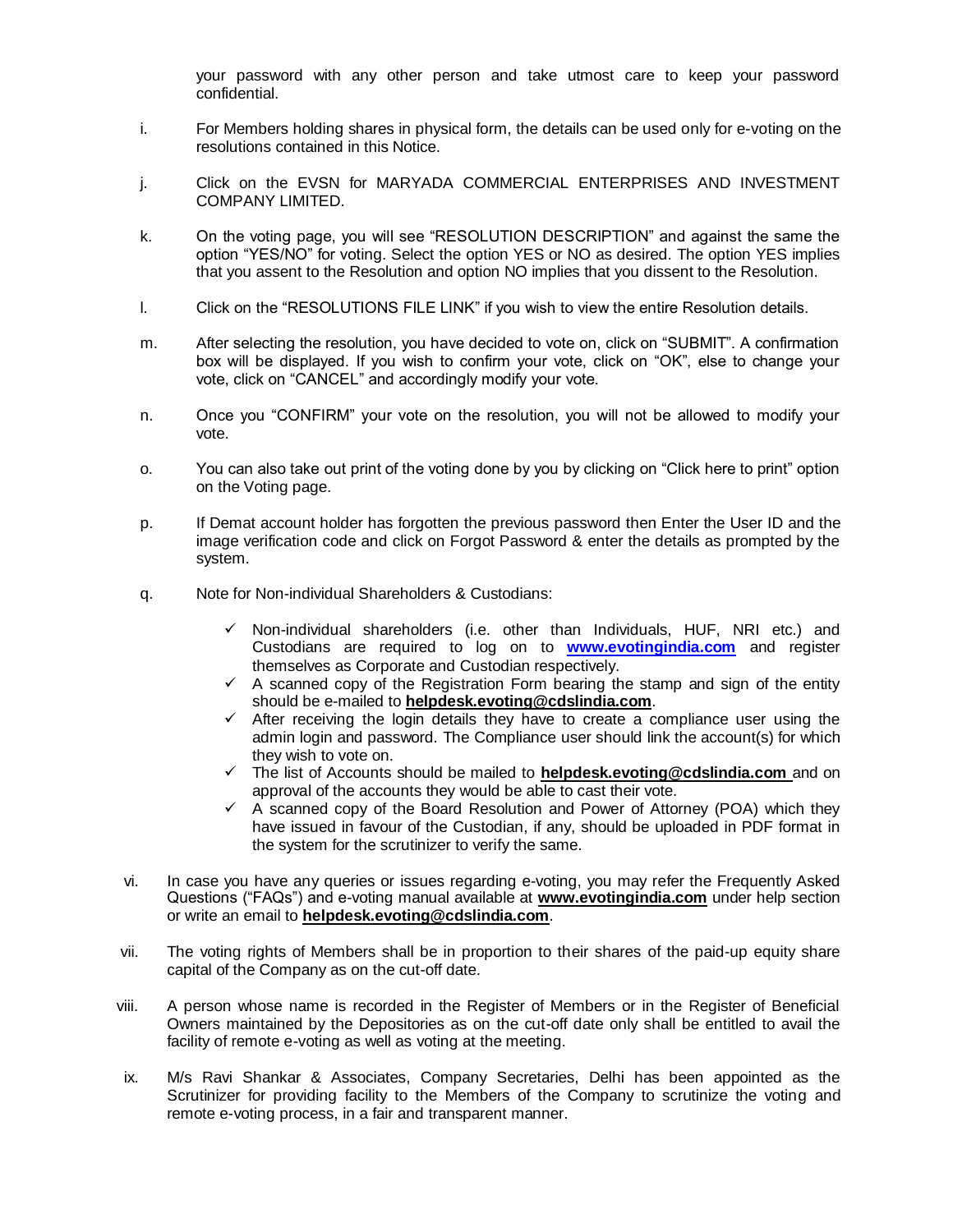- x. The Chairman shall, at the AGM, at the end of discussion on the resolutions on which voting is to be held, allow voting with the assistance of Scrutinizer, by use of "remote e-voting" or "Ballot Paper" for all those Members who are present at the AGM but have not casted their votes by availing the remote e-voting facility.
- xi. The Scrutinizer shall, after the conclusion of voting at the AGM, first count the votes cast at the meeting and, thereafter, unblock the votes cast through remote e-voting, in the presence of at least two witnesses not in the employment of the Company and shall submit, not later than two days from the conclusion of the AGM, a Consolidated Scrutinizer's Report of the total votes cast in favour or against to the Chairman or a person authorised by him in writing, who shall countersign the same and declare the result of the voting forthwith.
- xii. The Results declared, along with the Scrutinizer's Report, shall be placed on the Company's website viz. [www.maryadainvestment.in](http://www.maryadainvestment.in/) immediately after the declaration of the result by the Chairman or a person authorised by him in writing. The results shall also be immediately forwarded to the Stock Exchanges where the Company's Equity Shares are listed.

**For and on Behalf of the Board For Maryada Commercial Enterprises and Investment Company Limited**

**Date: 29th August, 2019**

**Sd/- Pawan Kumar Aggarwal Place: New Delhi Director DIN: 00079230**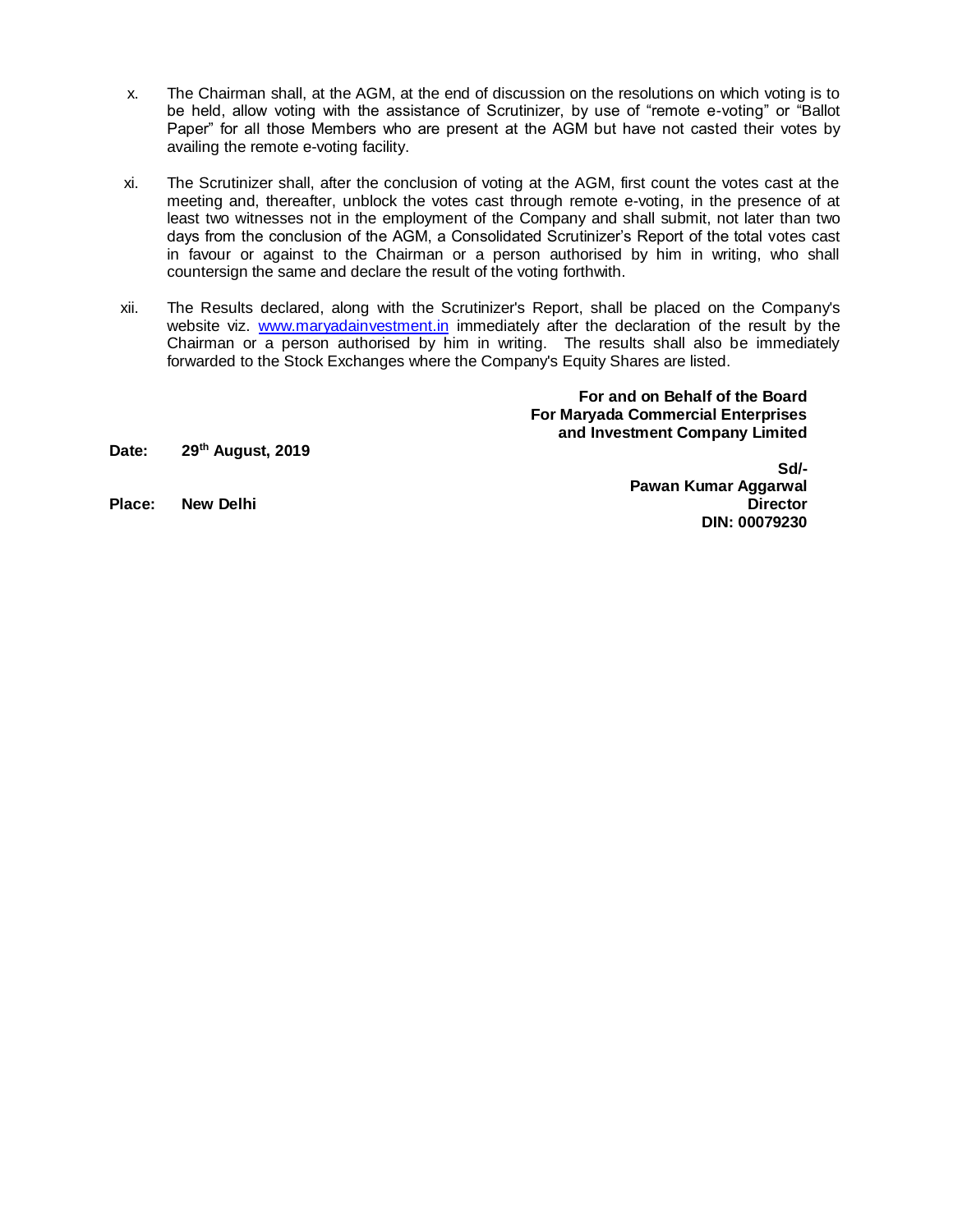## **MARYADA COMMERCIAL ENTERPRISES AND INVESTMENT COMPANY LIMITED CIN: L65993DL1982PLC013738 Regd. Off.: 106, (1ST FLOOR), MADHUBAN TOWER, A-1, V.S. BLOCK, SHAKARPUR CROSSING, NEW DELHI - 110092**

## **PROXY FORM [Pursuant to section 105(6) of the Companies Act, 2013 and Rule 19(3) of the Companies (Management and Administration) Rules, 2014]**

## **Name of Member:**

### **Registered Address:**

#### **Regd. Folio No./ D.P. ID / Client ID: E-mail Id:**

I / WE, being a member(s) of \_\_\_\_\_\_\_\_\_\_\_\_\_\_\_\_\_\_equity shares of the above named Company, hereby appoint

|            | Email: _______________________                                                                                                                                                                                                                                   |  |
|------------|------------------------------------------------------------------------------------------------------------------------------------------------------------------------------------------------------------------------------------------------------------------|--|
|            |                                                                                                                                                                                                                                                                  |  |
|            | Email: ________________________                                                                                                                                                                                                                                  |  |
|            |                                                                                                                                                                                                                                                                  |  |
| Signature: | Email: _______________________<br>Address: Analysis and the state of the state of the state of the state of the state of the state of the state of the state of the state of the state of the state of the state of the state of the state of the state of the s |  |

as my/our proxy to attend and vote (on a poll) for me/us and on my/our behalf at the Annual general meeting of the company, to be held on the Saturday, 28<sup>th</sup> day of September, 2019 at 03:00 P.M. at the registered office of the Company at 106, (1st Floor), Madhuban Tower, A-1, V.S. Block, Shakarpur Crossing, New Delhi - 110092:

| <b>Resolution</b><br>number | <b>Resolution</b>                                                                                                                                                                                                                                                                             |
|-----------------------------|-----------------------------------------------------------------------------------------------------------------------------------------------------------------------------------------------------------------------------------------------------------------------------------------------|
|                             | <b>Ordinary Business</b>                                                                                                                                                                                                                                                                      |
|                             | Adoption of Financial Statements for the year ended March, 31 2019, including the<br>audited balance sheet as at 31 <sup>st</sup> March 2019 and Statement of Profit and Loss Account<br>for the year ended on that date together with the Reports of the Auditors and Directors'<br>thereon. |

Signed this \_\_\_\_day of \_\_\_\_\_\_\_, 2019

## Signature of shareholder **Signature of Proxy holder(s) Signature of Proxy holder(s)**

**Note: This form of proxy in order to be effective should be duly completed and deposited at the Registered Office of the Company, not less than 48 hours before the commencement of the Meeting.**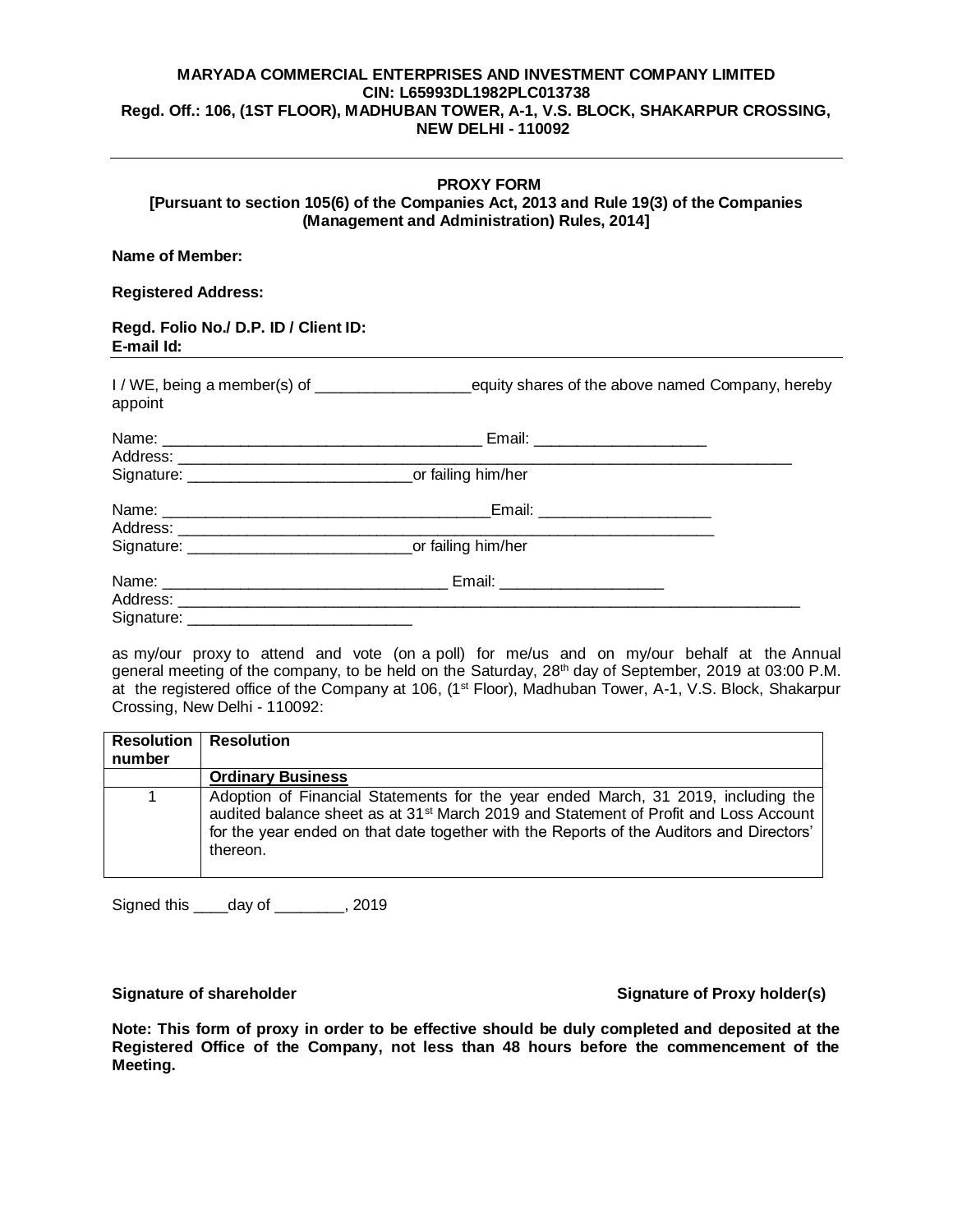## **MARYADA COMMERCIAL ENTERPRISES AND INVESTMENT COMPANY LIMITED CIN: L65993DL1982PLC013738 Regd. Off.: 106, (1ST FLOOR), MADHUBAN TOWER, A-1, V.S. BLOCK, SHAKARPUR CROSSING, NEW DELHI - 110092**

# **Attendance Slip for Attending Annual General Meeting**

**Name of Member:**

**Registered Address:** 

**Regd. Folio No./ D.P. ID / Client ID:** 

**No. of Shares held:** 

I certify that I am a member / proxy for the member(s) of the Company.

I hereby record my presence at the Annual General Meeting of the Company being held on Saturday, 28<sup>th</sup> day of September, 2019 at 03:00 P.M. at the registered office of the Company at 106, (1st Floor), Madhuban Tower, A-1, V.S. Block, Shakarpur Crossing, New Delhi - 110092.

**……………..................................................... ………………………………….** 

**Member's / Proxy's Name in Block Letters Signature of Member/ Proxy** 

Note: Please fill up this attendance slip and hand over at the entrance of the meeting hall.

**NOTE: IN CASE ANY SHAREHOLDER WISH TO CAST HIS/ HER VOTE THROUGH E-VOTING, PLEASE REFERE TO THE DETAILS MENTIONED IN THE NOTICE OF THE ANNUAL GENERAL MEETING.**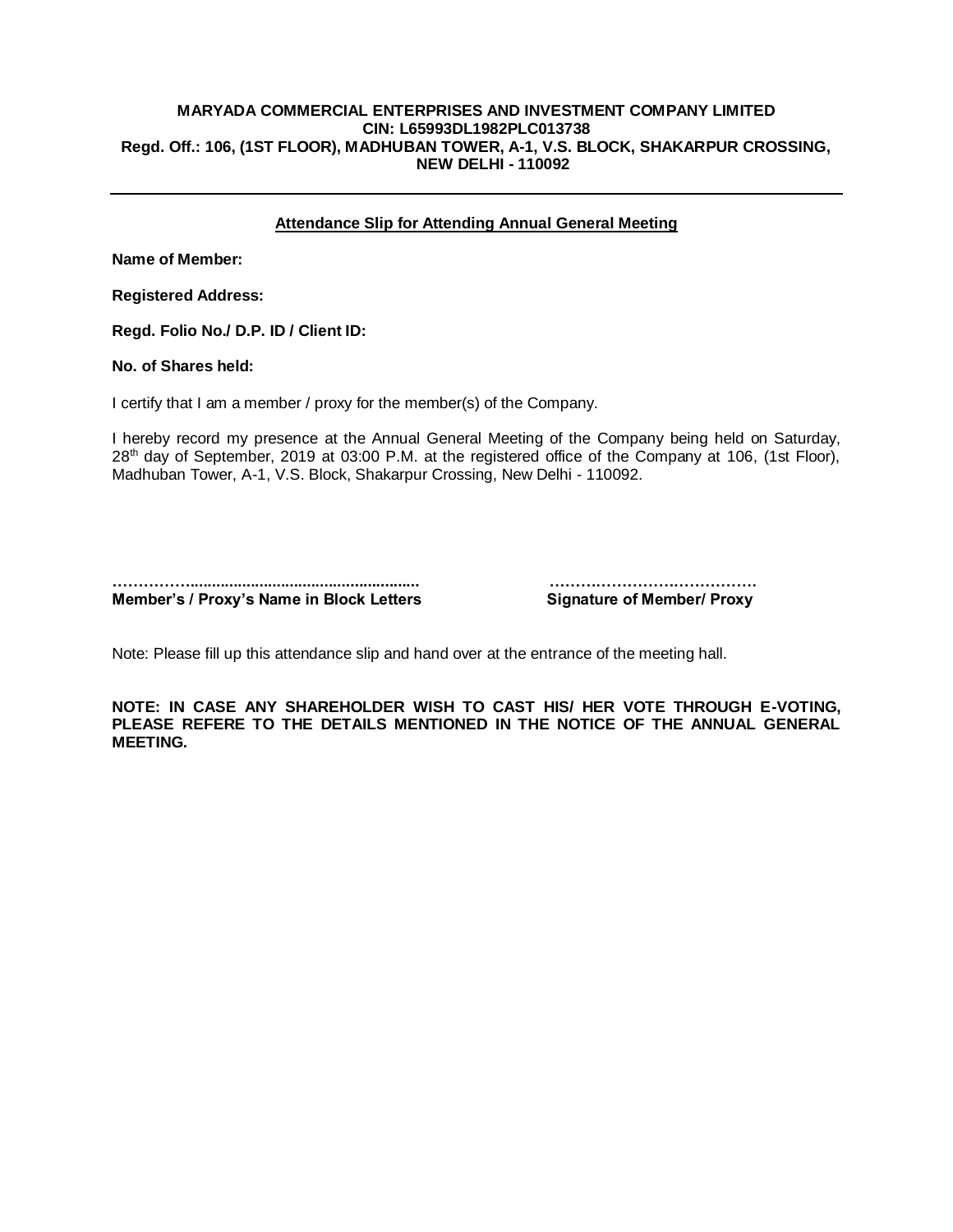### **REMINDER**

## **Dear Shareholders,**

## **Unit: Maryada Commercial Enterprises and Investment Company Limited**

**Sub :-** 1. Request for submission of your Copy of PAN Card, Bank details & Email ID 2. Dematerialization of Equity Shares

## Dear Shareholder(s),

Pursuant to Circular No.: SEBI/HO/MIRSD/DOP1/CIR/P/2018/73 dated 20<sup>th</sup> April, 2018, issued by the Securities Exchange Board of India ("SEBI"), the Company is required to obtain the copy of PAN Card and Bank details from all the shareholders holding shares in physical form and BSE Circular No LIST/COMP/15/2018-19 dated 5<sup>th</sup> July, 2018 for dematerialization of shares held in physical form.

Accordingly, you are requested to kindly submit the following documents for updation in our records:

- (i) Enclosed format duly filled in and signed by the shareholders;
- (ii) Self-attested copy of your PAN Card (all the Shareholders in case of joint holding) and;
- (iii) Original cancelled cheque leaf with your name printed on it or a copy of Bank Passbook/Statement bearing your name, duly attested by the Bank.

Further, to support "Green Initiative", you are requested to provide your E-mail ID for service of documents through electronic mode. Please ignore, if the E-mail has already been updated. [

Further, SEBI vide Notification No. SEBI/LAD-NRO/GN/2018/24 dated 08<sup>th</sup> June, 2018 has come out with SEBI (Listing Obligations and Disclosure Requirements) (Fourth Amendment) Regulations, 2018 ("The New Regulations") to further amend the SEBI (Listing Obligations and Disclosure Requirements) Regulations, 2015. The New Regulations shall come into force on the 180<sup>th</sup> day from the date of its publication in the official gazette i.e. 08<sup>th</sup> June, 2018 (Effective Date of implementation is December 5, 2018). The New Regulations have inter alia amended the Regulation 40 of SEBI (LODR) Regulations, 2015 and as per amended Regulation 40, the requests for effecting transfer of securities shall not be processed unless the securities are held in the dematerialized form with a depository except in the cases of transmission or transposition of securities. In view of above amended Regulation, you are requested to open a de-mat account with a Depository Participant (DP) and deposit your physical shares with such DP and get your shares de-materialized at the earliest to avoid any kind of inconvenience.

Kindly send the aforesaid details along with the enclosures to the Company's Registrar & Share Transfer Agent (RTA), SKYLINE FINANCIAL SERVICES PRIVATE LIMITED at D-153A, 1<sup>st</sup> Floor, Okhla Industrial Area, Phase-I, New Delhi – 110 020. Ph. No.: 011-40450193-97, 011-26812682-83.

Thanking you,

**For and on Behalf of the Board For Maryada Commercial Enterprises and Investment Company Limited**

**Date: 29th August, 2019**

**Sd/- Pawan Kumar Aggarwal Place: New Delhi Director DIN: 00079230**